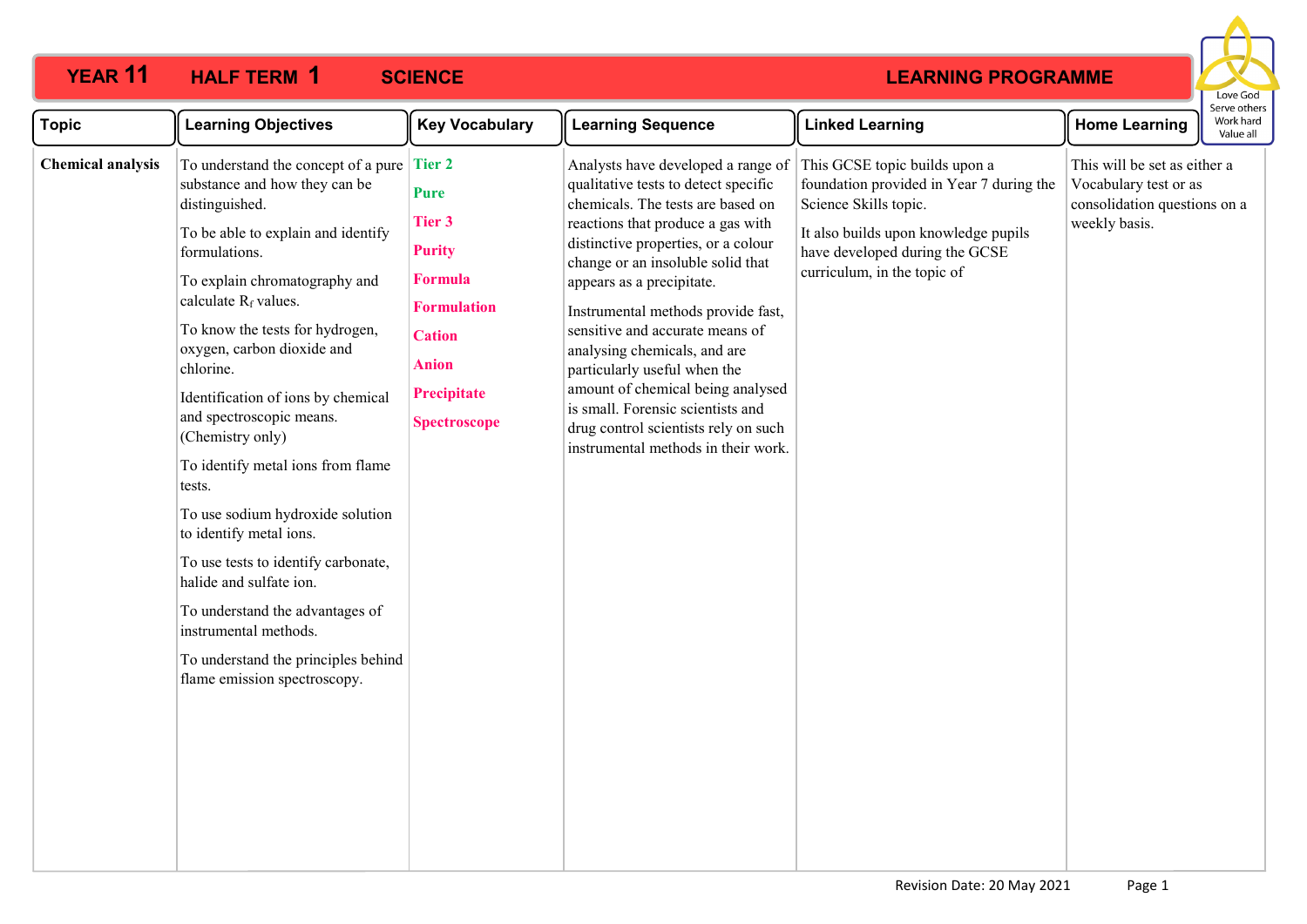## **12 HALF TERM 1 SCIENCE**



| <b>Topic</b> | <b>Learning Objectives</b>                                                                                                                                                                                                                                                                                                                                                                                                                                                                                                                                                                                                                     | <b>Key Vocabulary</b>                                                                                                                                                                                                                                                                              | <b>Learning Sequence</b>                                                                                                                                                                                                                                                                                                                                                                                                                                               | <b>Linked Learning</b>                                                                                                                                                                                                         | <b>Home Learning</b>                                                                                   | Serve other<br>Work hard<br>Value all |
|--------------|------------------------------------------------------------------------------------------------------------------------------------------------------------------------------------------------------------------------------------------------------------------------------------------------------------------------------------------------------------------------------------------------------------------------------------------------------------------------------------------------------------------------------------------------------------------------------------------------------------------------------------------------|----------------------------------------------------------------------------------------------------------------------------------------------------------------------------------------------------------------------------------------------------------------------------------------------------|------------------------------------------------------------------------------------------------------------------------------------------------------------------------------------------------------------------------------------------------------------------------------------------------------------------------------------------------------------------------------------------------------------------------------------------------------------------------|--------------------------------------------------------------------------------------------------------------------------------------------------------------------------------------------------------------------------------|--------------------------------------------------------------------------------------------------------|---------------------------------------|
| Homeostasis  | Explain what homeostasis is and<br>the roles of the nervous system and<br>the endocrine<br>system in homeo-<br>stasis.<br>Explain how the nervous system is<br>adapted for its functions & the role<br>of chemicals at synapses.<br>Describe a reflex action and nega-<br>tive feedback.<br>Describe how the eye changes to<br>focus on near and distant objects.<br>Describe how blood glucose con-<br>centration is monitored and con-<br>trolled.<br>Explain the cause, effects,<br>treatment and problems<br>asso-<br>ciated with Type 1<br>diabetes.<br>Describe the menstrual cycle and<br>fertility including the role of hor-<br>mones | Tier 3<br><b>Cerebral cortex</b><br><b>Medulla</b><br><b>Cerebellum</b><br><b>MRI</b><br><b>Accommodation</b><br><b>Myopia</b><br><b>Hyperopia</b><br><b>Vasodilation</b><br><b>Vasoconstriction</b><br><b>Deamination</b><br><b>Selective reabsorp-</b><br>tion<br><b>ADH</b><br><b>Thyroxine</b> | Cells in the body can only sur-<br>vive within narrow physical and<br>chemical limits. They require a<br>constant temperature and pH as<br>well as a constant supply of dis-<br>solved food and water. In order to<br>do this the body requires control<br>systems that constantly monitor and<br>adjust the composition of the blood<br>and tissues. These control sys-<br>tems include receptors, which sense<br>changes, and effectors that bring<br>about changes. | This GCSE topic builds upon a founda-<br>tion provided in Year 7 during the Body<br>Systems topic.<br>It also builds upon knowledge pupils<br>have developed during the GCSE curricu-<br>lum, in the topic of Cells in Year 9. | This will be set as either a<br>Vocabulary test or as<br>consolidation questions on a<br>weekly basis. |                                       |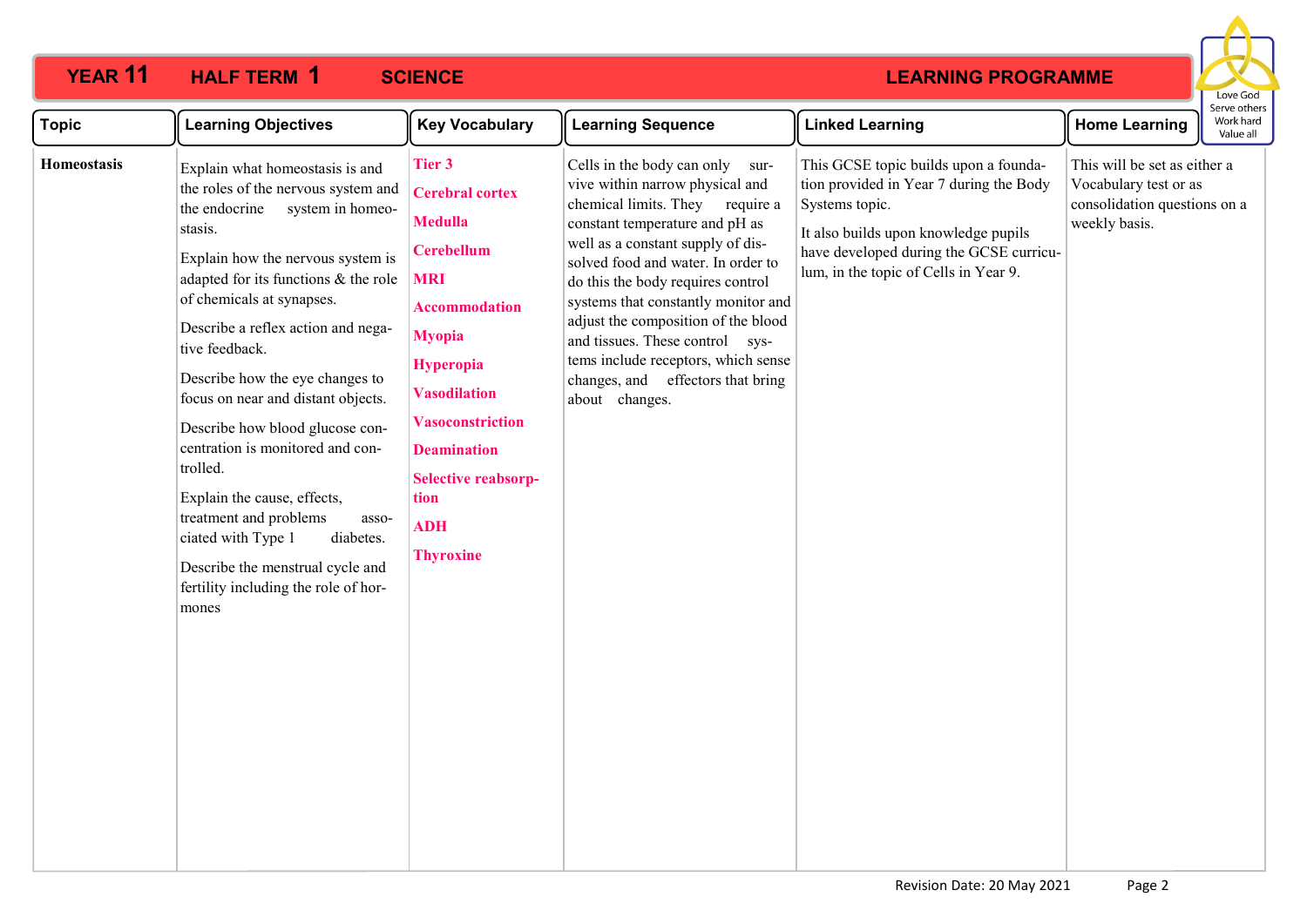#### **11 HALF TERM 2 SCIENCE**



| <b>Topic</b>        | <b>Learning Objectives</b>                                                                                                                                                                                                                                                                                                                                                                                                                                                                                                                                                                                                                                                                                                                                                                                                                                  | <b>Key Vocabulary</b>                                                                                                                                                                                                                                                                                                                                                                       | <b>Learning Sequence</b>                                                                                                                                                                                                                                                                                                                                                                                                                                                                                                                                                                                                                                                                                                                                                                                                                                                                                                                      | <b>Linked Learning</b>                                                                                                                                                                              | <b>Home Learning</b>                                                                                   | serve otne<br>Work hard<br>Value all |
|---------------------|-------------------------------------------------------------------------------------------------------------------------------------------------------------------------------------------------------------------------------------------------------------------------------------------------------------------------------------------------------------------------------------------------------------------------------------------------------------------------------------------------------------------------------------------------------------------------------------------------------------------------------------------------------------------------------------------------------------------------------------------------------------------------------------------------------------------------------------------------------------|---------------------------------------------------------------------------------------------------------------------------------------------------------------------------------------------------------------------------------------------------------------------------------------------------------------------------------------------------------------------------------------------|-----------------------------------------------------------------------------------------------------------------------------------------------------------------------------------------------------------------------------------------------------------------------------------------------------------------------------------------------------------------------------------------------------------------------------------------------------------------------------------------------------------------------------------------------------------------------------------------------------------------------------------------------------------------------------------------------------------------------------------------------------------------------------------------------------------------------------------------------------------------------------------------------------------------------------------------------|-----------------------------------------------------------------------------------------------------------------------------------------------------------------------------------------------------|--------------------------------------------------------------------------------------------------------|--------------------------------------|
| of chemical change. | The rate and extent To be able to find, measure and<br>calculate the rate of a reaction<br>given appropriate data.<br>Calculate gradients from tangents<br>to a curve. (HT)<br>Explain how Temperature,<br>Concentration, Pressure, Surface<br>area and a Catalyst effects the rate<br>of reaction.<br>Describe Collision theory.<br>Define the term Activation energy<br>and describe how catalysts change<br>the activation energy required.<br>Explain with the use of an energy<br>profile diagram the effect catalysts<br>have on reactions.<br>To understand that reactions can be<br>reversible and describe the energy<br>changes in reversible reactions.<br>To understand the term<br>equilibrium.<br>To be able to explain the effects of<br>changing conditions on<br>equilibrium., including<br>concentration, temperature and<br>pressure(HT) | <b>Tier 2</b><br><b>Particles</b><br><b>Concentration</b><br><b>Temperature</b><br>Tier 3<br><b>Rate of Reaction</b><br><b>Collision Theory</b><br><b>Activation Energy</b><br><b>Surface Area</b><br><b>Catalyst</b><br><b>Reversible</b><br><b>Equilibrium</b><br><b>Exothermic</b><br><b>Endothermic</b><br><b>Pressure</b><br><b>Higher Only:</b><br>Le Chatelier's<br><b>Principle</b> | Chemical reactions can occur at<br>vastly different rates. Whilst the<br>reactivity of chemicals is a<br>significant factor in how fast<br>chemical reactions proceed, there<br>are many variables that can be<br>manipulated in order to speed them<br>up or slow them down. Chemical<br>reactions may also be reversible<br>and therefore the effect of different<br>variables needs to be established in<br>order to identify how to maximise<br>the yield of desired product.<br>Understanding energy changes that<br>accompany chemical reactions is<br>important for this process. In<br>industry, chemists and chemical<br>engineers determine the effect of<br>different variables on reaction rate<br>and yield of product. Whilst there<br>may be compromises to be made,<br>they carry out optimisation<br>processes to ensure that enough<br>product is produced within a<br>sufficient time, and in an energy-<br>efficient way. | This topic builds upon principles<br>introduced during the Year 78Fast and<br>Furious Topic,.<br>It continues to build upon the<br>fundamental principles of Chemistry<br>covered in Year 9 and 10. | This will be set as either a<br>Vocabulary test or as<br>consolidation questions on a<br>weekly basis. |                                      |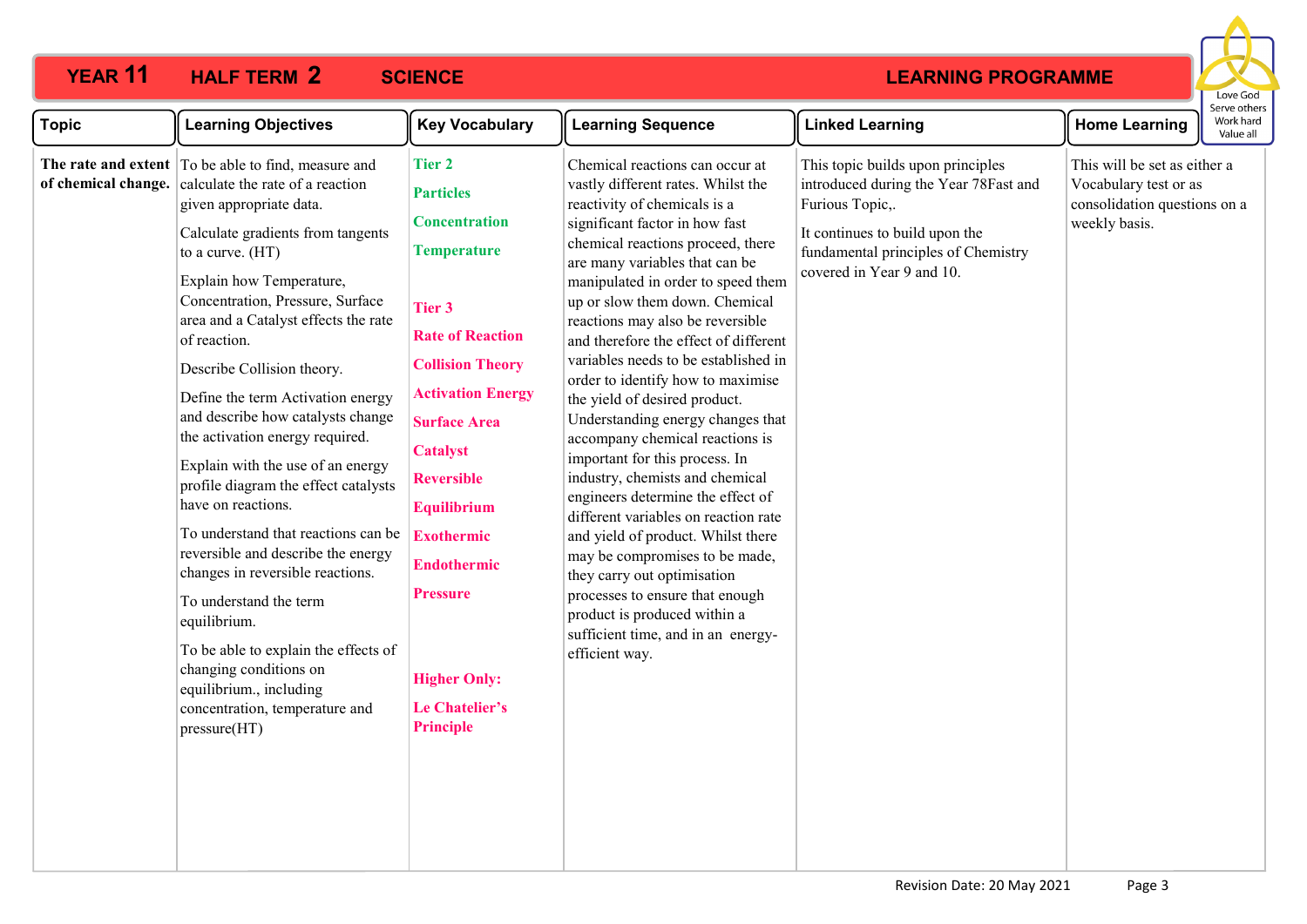## **11 HALF TERM 2 SCIENCE**

|              |                                                                                                                                                                                                                                                                                                                                                                                                                                                                                                                                                                                                                                                                                                                                                                                                                                                                             |                                                                                                                                                                                                                                                                                      |                                                                                                                                                                                                                                                                                                                                                                                                                                                    |                                                                                                                                                                                                                                                                                                                                                                                                                                                                                                                                                                                                                                                                                                                                                                                                                                                                     |                                                                                                        | Love God                               |
|--------------|-----------------------------------------------------------------------------------------------------------------------------------------------------------------------------------------------------------------------------------------------------------------------------------------------------------------------------------------------------------------------------------------------------------------------------------------------------------------------------------------------------------------------------------------------------------------------------------------------------------------------------------------------------------------------------------------------------------------------------------------------------------------------------------------------------------------------------------------------------------------------------|--------------------------------------------------------------------------------------------------------------------------------------------------------------------------------------------------------------------------------------------------------------------------------------|----------------------------------------------------------------------------------------------------------------------------------------------------------------------------------------------------------------------------------------------------------------------------------------------------------------------------------------------------------------------------------------------------------------------------------------------------|---------------------------------------------------------------------------------------------------------------------------------------------------------------------------------------------------------------------------------------------------------------------------------------------------------------------------------------------------------------------------------------------------------------------------------------------------------------------------------------------------------------------------------------------------------------------------------------------------------------------------------------------------------------------------------------------------------------------------------------------------------------------------------------------------------------------------------------------------------------------|--------------------------------------------------------------------------------------------------------|----------------------------------------|
| <b>Topic</b> | <b>Learning Objectives</b>                                                                                                                                                                                                                                                                                                                                                                                                                                                                                                                                                                                                                                                                                                                                                                                                                                                  | <b>Key Vocabulary</b>                                                                                                                                                                                                                                                                | <b>Learning Sequence</b>                                                                                                                                                                                                                                                                                                                                                                                                                           | <b>Linked Learning</b>                                                                                                                                                                                                                                                                                                                                                                                                                                                                                                                                                                                                                                                                                                                                                                                                                                              | <b>Home Learning</b>                                                                                   | Serve others<br>Work hard<br>Value all |
| <b>Waves</b> | Describe the difference between<br>longitudinal and transverse waves<br>Describe the main properties of<br>wave motion<br>Recall and apply the wave speed<br>equation (incl. required practical)<br>Describe examples of the uses and<br>dangers of EM waves<br>Describe and illustrate how<br>different substances may absorb,<br>transmit, refract or reflect<br>electromagnetic waves<br>(Physics only)<br>Describe the propagation of sound<br>waves and its link with human<br>hearing range<br>Describe the use of waves for<br>detection/exploration<br>Compare convex and concave<br>lenses in ray diagrams<br>Explain the effects of filters and the<br>colour of objects<br>Describe the emission and<br>absorption of infrared radiation,<br>and applied to the Earth's<br>temperature<br>Describe the relationship between<br>temperature and emitted radiation | <b>Tier 2</b><br><b>Frequency</b><br><b>Period</b><br><b>Speed</b><br><b>Energy</b><br><b>Absorb</b><br><b>Reflect</b><br>Tier 3<br><b>Transverse</b><br>Longitudinal<br><b>Amplitude</b><br>Wavelength<br><b>Electromagnetic</b><br>Emit<br><b>Refract</b><br><b>Radiation dose</b> | Wave behaviour is common in both<br>natural and man-made systems.<br>Waves carry energy from one place<br>to another and can also carry<br>information. Designing comfortable<br>and safe structures such as bridges,<br>houses and music performance<br>halls requires an understanding of<br>mechanical waves. Modern<br>technologies such as imaging and<br>communication systems show how<br>we can make the most of<br>electromagnetic waves. | This topic builds on the KS3 topics of:<br>Earth Chemistry (global warming) and<br>Waves (types of wave, wave features,<br>light waves, the eye and seeing, light<br>waves meeting objects, colours,<br>reflection, refraction, lenses and eyesight<br>defects, sound waves, the ear and<br>hearing, ultrasound, wave equations,<br>measuring waves, EM spectrum, IR<br>radiation)<br>This topic has links to the KS4 topics of:<br>Homeostasis and Response (light waves,<br>spectacles, lenses and the eye)<br>Organisation (UV, X-rays, gamma<br>radiation and cancer risk factors)<br>Atomic Structure (gamma radiation)<br>Infection and Response (radiotherapy and<br>monoclonal antibodies)<br>Chemistry of the Atmosphere<br>(greenhouse gases, climate change and<br>temperature of the Earth)<br>Ecology (global warming and<br>temperature of the Earth) | This will be set as either a<br>Vocabulary test or as<br>consolidation questions on a<br>weekly basis. |                                        |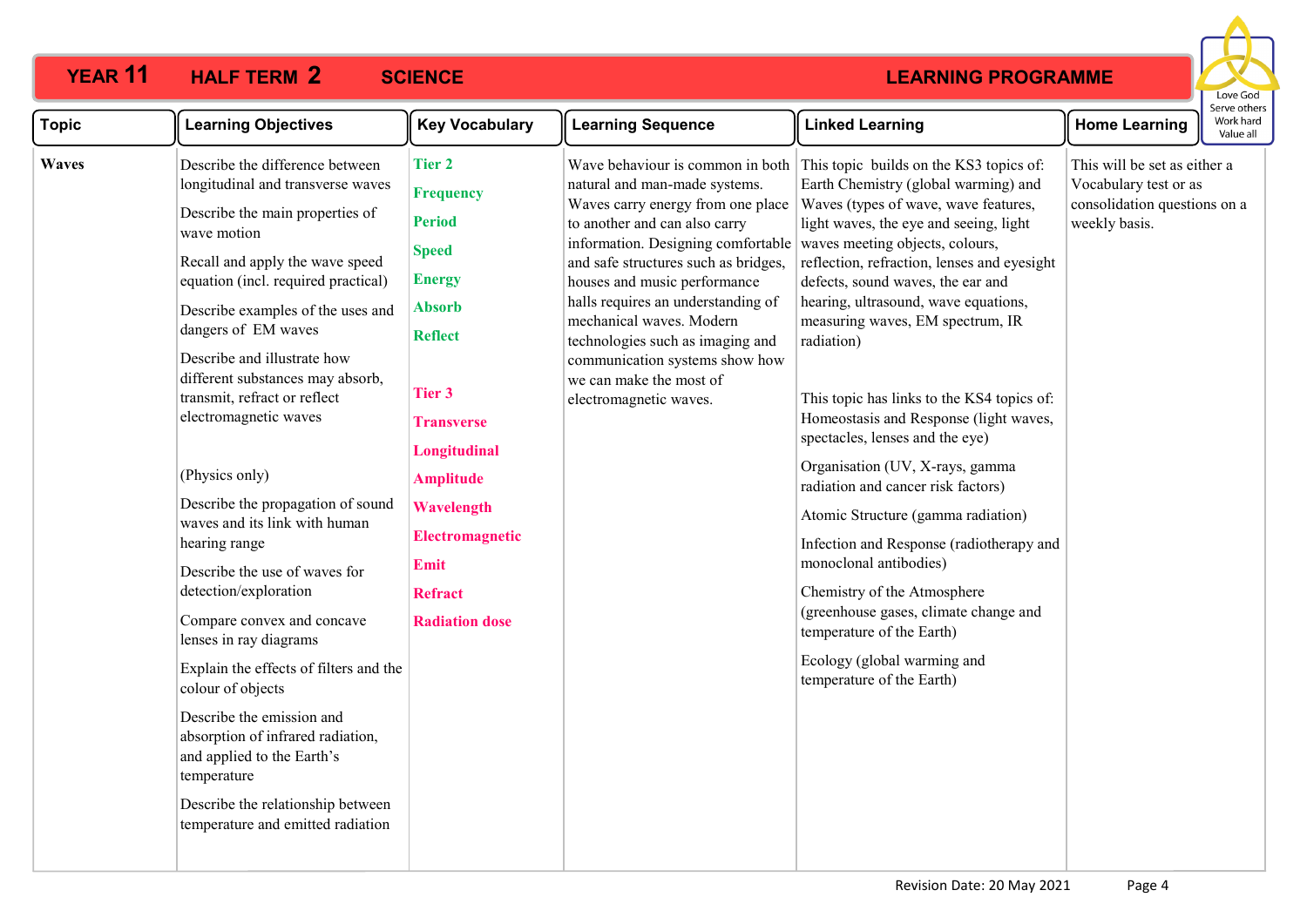### **YEAR 11 HALF TERM SCIENCE 3**



| <b>Topic</b>      | <b>Learning Objectives</b>                                                                                                                                                                                                                                                                                                                                                                                                                                                                                                                                                                                                                                                                                                                                                                                                                                                   | <b>Key Vocabulary</b>                                                                                                                                                                                                                                                                                                                                                                         | <b>Learning Sequence</b>                                                                                                                                                                                                                                                                                                                                                                                                                                                                                                                                                                                                                                                                                                                                | <b>Linked Learning</b>                                                                                                                                                                                                                                                                                | <b>Home Learning</b>                                                                                   | Serve other<br>Work hard<br>Value all |
|-------------------|------------------------------------------------------------------------------------------------------------------------------------------------------------------------------------------------------------------------------------------------------------------------------------------------------------------------------------------------------------------------------------------------------------------------------------------------------------------------------------------------------------------------------------------------------------------------------------------------------------------------------------------------------------------------------------------------------------------------------------------------------------------------------------------------------------------------------------------------------------------------------|-----------------------------------------------------------------------------------------------------------------------------------------------------------------------------------------------------------------------------------------------------------------------------------------------------------------------------------------------------------------------------------------------|---------------------------------------------------------------------------------------------------------------------------------------------------------------------------------------------------------------------------------------------------------------------------------------------------------------------------------------------------------------------------------------------------------------------------------------------------------------------------------------------------------------------------------------------------------------------------------------------------------------------------------------------------------------------------------------------------------------------------------------------------------|-------------------------------------------------------------------------------------------------------------------------------------------------------------------------------------------------------------------------------------------------------------------------------------------------------|--------------------------------------------------------------------------------------------------------|---------------------------------------|
| Organic chemistry | To describe the formation of Crude<br>Oil and its composition as mostly<br>hydrocarbons.<br>To recognise alkanes as having the<br>formula of $C_nH_{2n+2}$ .<br>To describe and explain the process<br>of fractional distillation including<br>their properties in terms of<br>viscosity and flammability.<br>To explain the process of Cracking<br>to make Alkenes and the test for<br>Alkenes.<br>(Chemistry only) To recognise<br>alkenes as having the general<br>formula $C_nH_{2n}$ and to describe the<br>reactions of Alkenes.<br>(Chemistry only) To represent<br>alcohols and carboxylic acids and<br>describe their reactions<br>(Chemistry only) To draw diagrams<br>to represent the formation of<br>addition and condensation<br>polymers.<br>(Chemistry only) To describe how<br>amino acids react by condensation<br>polymerisation to form<br>polypeptides. | <b>Tier 3</b><br><b>Hydrocarbon</b><br><b>Alkane</b><br><b>Homologous</b><br><b>Fractional</b><br><b>Distillation</b><br><b>Evaporation</b><br><b>Condensation</b><br><b>Viscosity</b><br><b>Flammability</b><br><b>Cracking</b><br><b>Alkene</b><br><b>Bromine Water</b><br><b>Chemistry Only:</b><br><b>Polymers</b><br><b>Polymerisation</b><br><b>Alcohols</b><br><b>Carboxylic Acids</b> | The chemistry of carbon<br>compounds is so important that it<br>forms a separate branch of<br>chemistry. A great variety of<br>carbon compounds is possible<br>because carbon atoms can form<br>chains and rings linked by C-C<br>bonds. This branch of chemistry<br>gets its name from the fact that the<br>main sources of organic<br>compounds are living, or once-<br>living materials from plants and<br>animals. These sources include<br>fossil fuels, which are a major<br>source of feedstock for the<br>petrochemical industry. Chemists<br>are able to take organic molecules<br>and modify them in many ways to<br>make new and useful materials<br>such as polymers, pharmaceuticals,<br>perfumes and flavourings, dyes and<br>detergents. | This GCSE topic builds upon a<br>foundation provided in Year 8 during the<br>Bonding and Separating topic, which<br>covers the concept of fractional<br>distillation.<br>It also builds upon knowledge pupils<br>have developed during the GCSE<br>curriculum, in the topic of Bonding in<br>Year 10. | This will be set as either a<br>Vocabulary test or as<br>consolidation questions on a<br>weekly basis. |                                       |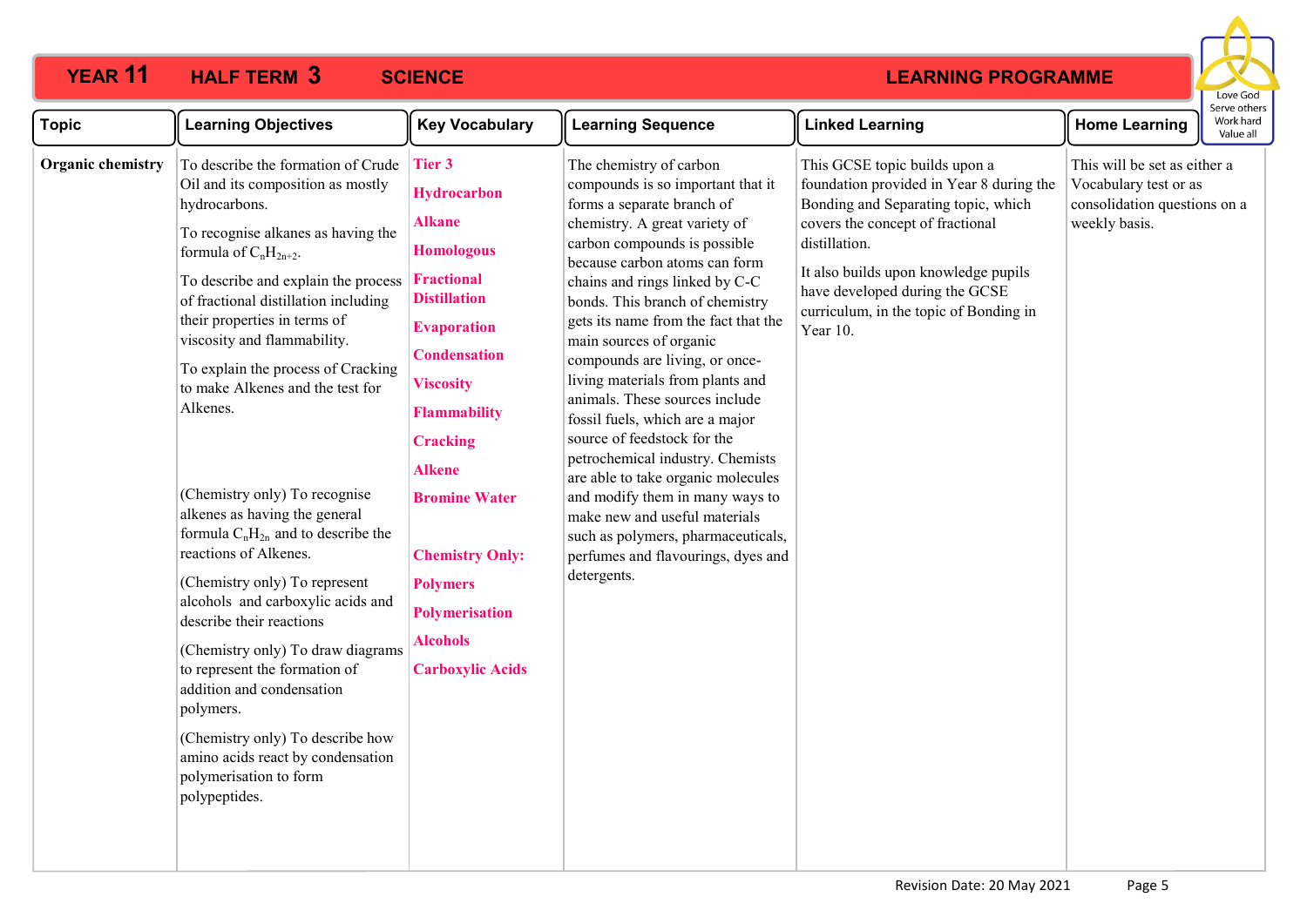## **YEAR 11 HALF TERM SCIENCE 3**



| <b>Topic</b>                              | <b>Learning Objectives</b>                                                                                                                                                                                                                                                                                                                                                                                                                                                                                                                                                                                                                                                                                                                                                                           | <b>Key Vocabulary</b>                                                                                                                                                                                                                                                                                                                                                                                   | <b>Learning Sequence</b>                                                                                                                                                                                                                                                                                                                                | <b>Linked Learning</b>                                                                                                                                                                                                                                                           | <b>Home Learning</b>                                                                                   | eive others<br>Work hard<br>Value all |
|-------------------------------------------|------------------------------------------------------------------------------------------------------------------------------------------------------------------------------------------------------------------------------------------------------------------------------------------------------------------------------------------------------------------------------------------------------------------------------------------------------------------------------------------------------------------------------------------------------------------------------------------------------------------------------------------------------------------------------------------------------------------------------------------------------------------------------------------------------|---------------------------------------------------------------------------------------------------------------------------------------------------------------------------------------------------------------------------------------------------------------------------------------------------------------------------------------------------------------------------------------------------------|---------------------------------------------------------------------------------------------------------------------------------------------------------------------------------------------------------------------------------------------------------------------------------------------------------------------------------------------------------|----------------------------------------------------------------------------------------------------------------------------------------------------------------------------------------------------------------------------------------------------------------------------------|--------------------------------------------------------------------------------------------------------|---------------------------------------|
| <b>Magnetism and</b><br>electromagnetism. | To describe the difference between<br>permanent and induced magnets<br>To describe the attraction and<br>repulsion between unlike and like<br>poles for permanent magnets<br>To describe, draw and explain the<br>concepts of magnetic fields.<br>To explain how the strength of an<br>electromagnet can be increased.<br>To explain the motor effect using<br>Flemming's left-hand rule. (HT)<br>To be able to calculate force,<br>magnetic flux density, current and<br>length. (HT)<br>Explain the principles of an electric<br>motor (HT)<br>Physics only:<br>To explain how loudspeakers and<br>headphones use the motor effect<br>To understand and explain the<br>generator effect and its uses.<br>To explain the principles of a<br>transformers and carry out<br>appropriate calculations. | <b>Tier 2</b><br><b>Poles</b><br><b>Attract</b><br><b>Repel</b><br><b>Motor</b><br>Tier 3<br><b>Magnet</b><br><b>Permanent magnet</b><br><b>Induced magnet</b><br><b>Magnetic field</b><br><b>Electromagnetism</b><br><b>Solenoid</b><br><b>Magnetic flux density</b><br><b>Generator</b><br><b>Alternator, Dynamo</b><br>A.C.<br>D.C.<br><b>Step up transformer</b><br><b>Step down</b><br>transformer | Electromagnetic effects are used in<br>a wide variety of devices.<br>Engineers make use of the fact that<br>a magnet moving in a coil can<br>produce electric current and that<br>when current flows around a<br>magnet it can produce movement.<br>It means that systems that involve<br>control or communications can take<br>full advantage of this. | This topic builds upon principles<br>introduced in the Year 7 topic of<br>Magnetism. And the year 8 topic on<br>Electricity.<br>It also builds upon knowledge pupils<br>have developed during the GCSE<br>curriculum in the topics Electricity and<br>Forces covered in year 10. | This will be set as either a<br>Vocabulary test or as<br>consolidation questions on a<br>weekly basis. |                                       |
|                                           |                                                                                                                                                                                                                                                                                                                                                                                                                                                                                                                                                                                                                                                                                                                                                                                                      |                                                                                                                                                                                                                                                                                                                                                                                                         |                                                                                                                                                                                                                                                                                                                                                         |                                                                                                                                                                                                                                                                                  |                                                                                                        |                                       |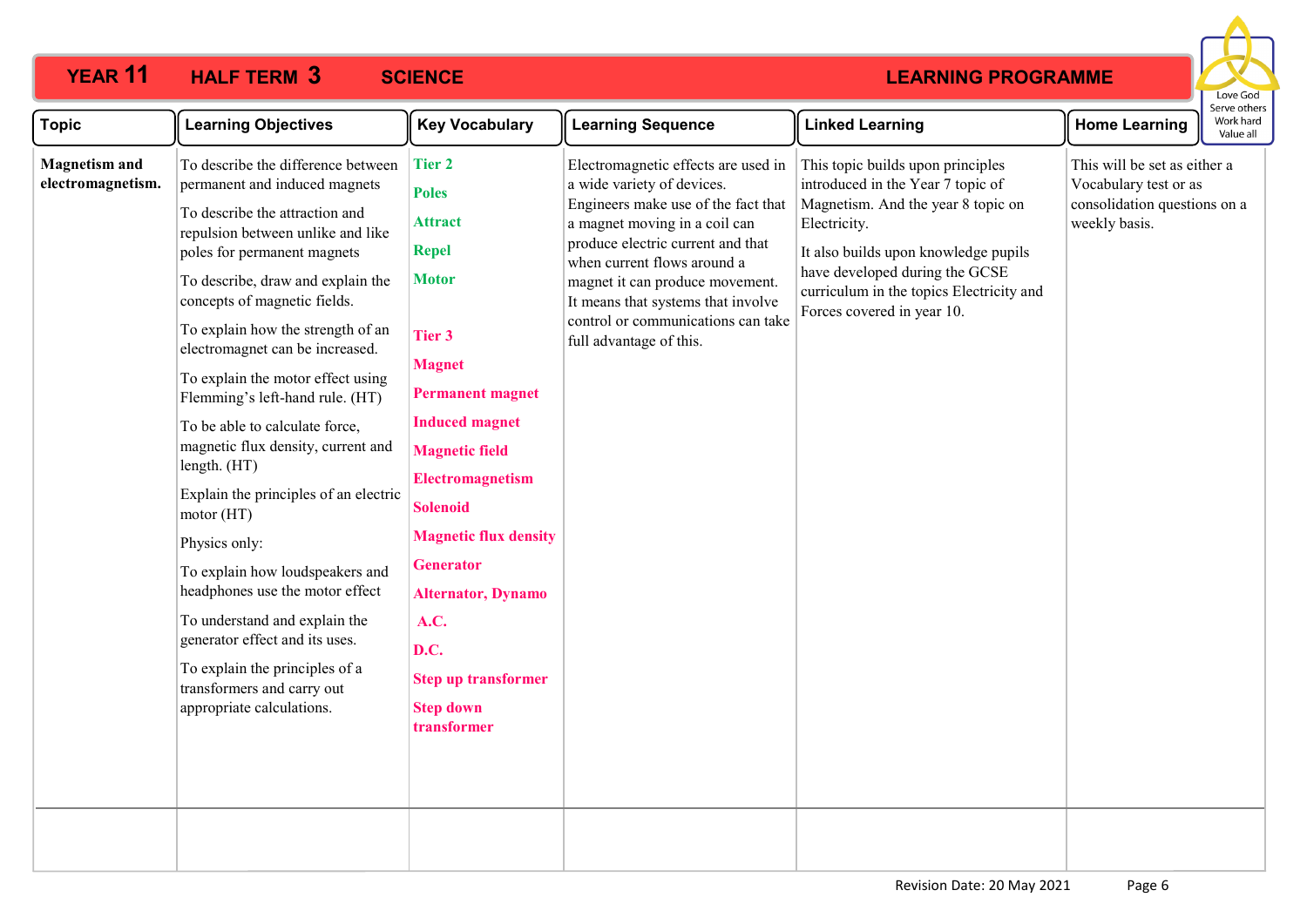## **11 HALF TERM 4 SCIENCE**



| <b>Topic</b> | <b>Learning Objectives</b>                             | <b>Key Vocabulary</b>                           | <b>Learning Sequence</b>                                    | <b>Linked Learning</b>                                                                              | <b>Home Learning</b>                                                               | <b>SEIVE OUTERS</b><br>Work hard<br>Value all |
|--------------|--------------------------------------------------------|-------------------------------------------------|-------------------------------------------------------------|-----------------------------------------------------------------------------------------------------|------------------------------------------------------------------------------------|-----------------------------------------------|
| Revision     | To improve upon areas of weakness Vocabulary will vary | dependent upon identi-<br>fied by class teacher | Improve upon areas of weakness<br>identified for the class. | Linked learning will vary dependent upon   Homework will be tailored<br>identified by class teacher | towards the weaknesses of the<br>students in the class to further<br>aid progress. |                                               |
|              |                                                        |                                                 |                                                             |                                                                                                     |                                                                                    |                                               |
|              |                                                        |                                                 |                                                             |                                                                                                     |                                                                                    |                                               |
|              |                                                        |                                                 |                                                             |                                                                                                     |                                                                                    |                                               |
|              |                                                        |                                                 |                                                             |                                                                                                     |                                                                                    |                                               |
|              |                                                        |                                                 |                                                             |                                                                                                     |                                                                                    |                                               |
|              |                                                        |                                                 |                                                             |                                                                                                     |                                                                                    |                                               |